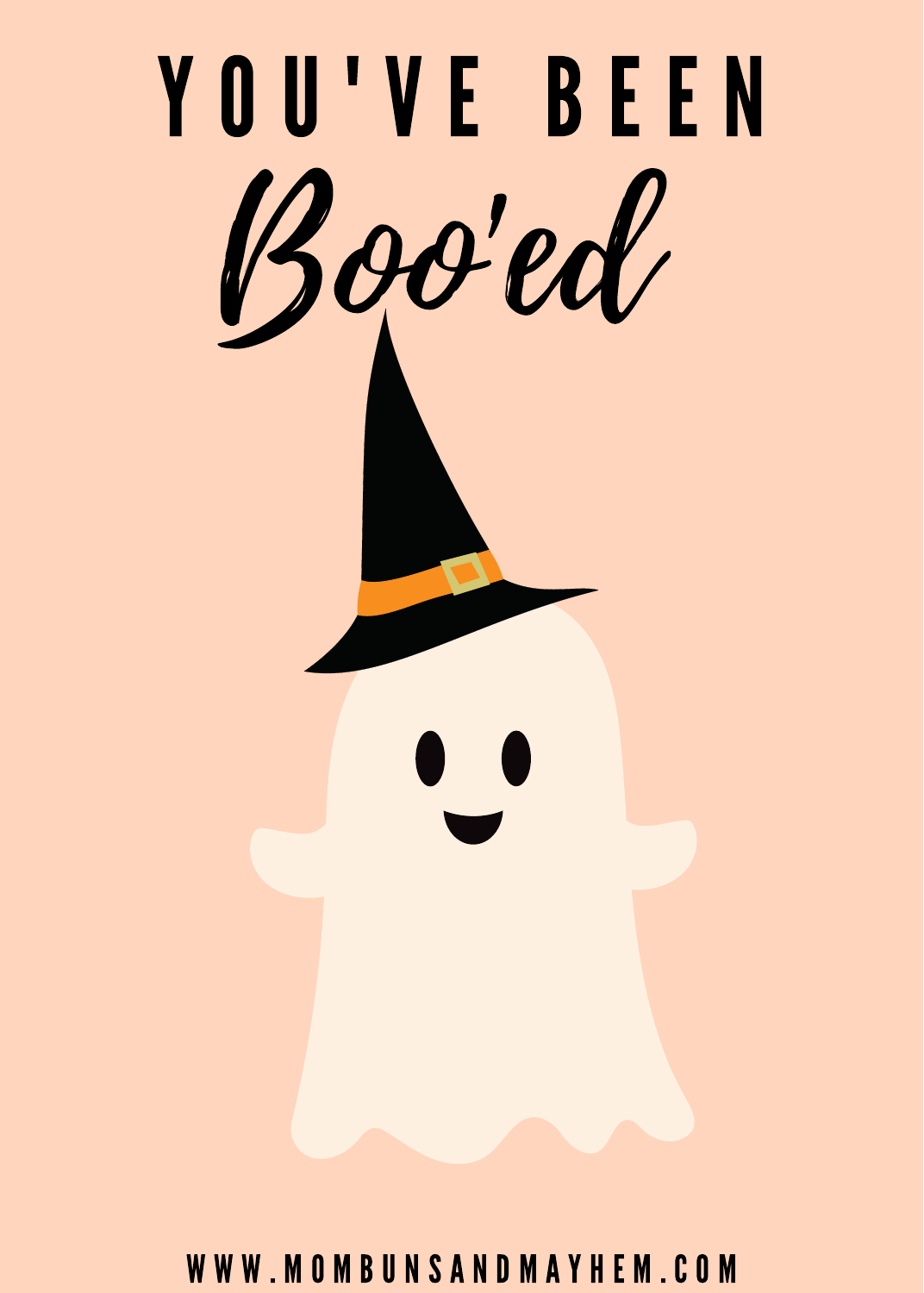Y O U ' V E B E E N Boo'ed

Welcome to our Boo-Crew!

# Enjoy these treats and keep spreading the

#### Halloween fun with these simple steps:

- Put the "We've Been Boo'ed" picture on your door or in your window (optional)
- Pick out a neighbor, friend, or family member to BOO
- Visit the website below to print your BOOtags, don't forget to include the "We've been BOO'ed" in the basket
- Fill up your BOO-Basket, check out the website below for ideas
- Secretly deliver your gift (make sure to leave it by their front door or somewhere they are sure to find it!)

Happy Halloween!

### W W W . M O M B U N S A N D M A Y H E M . C O M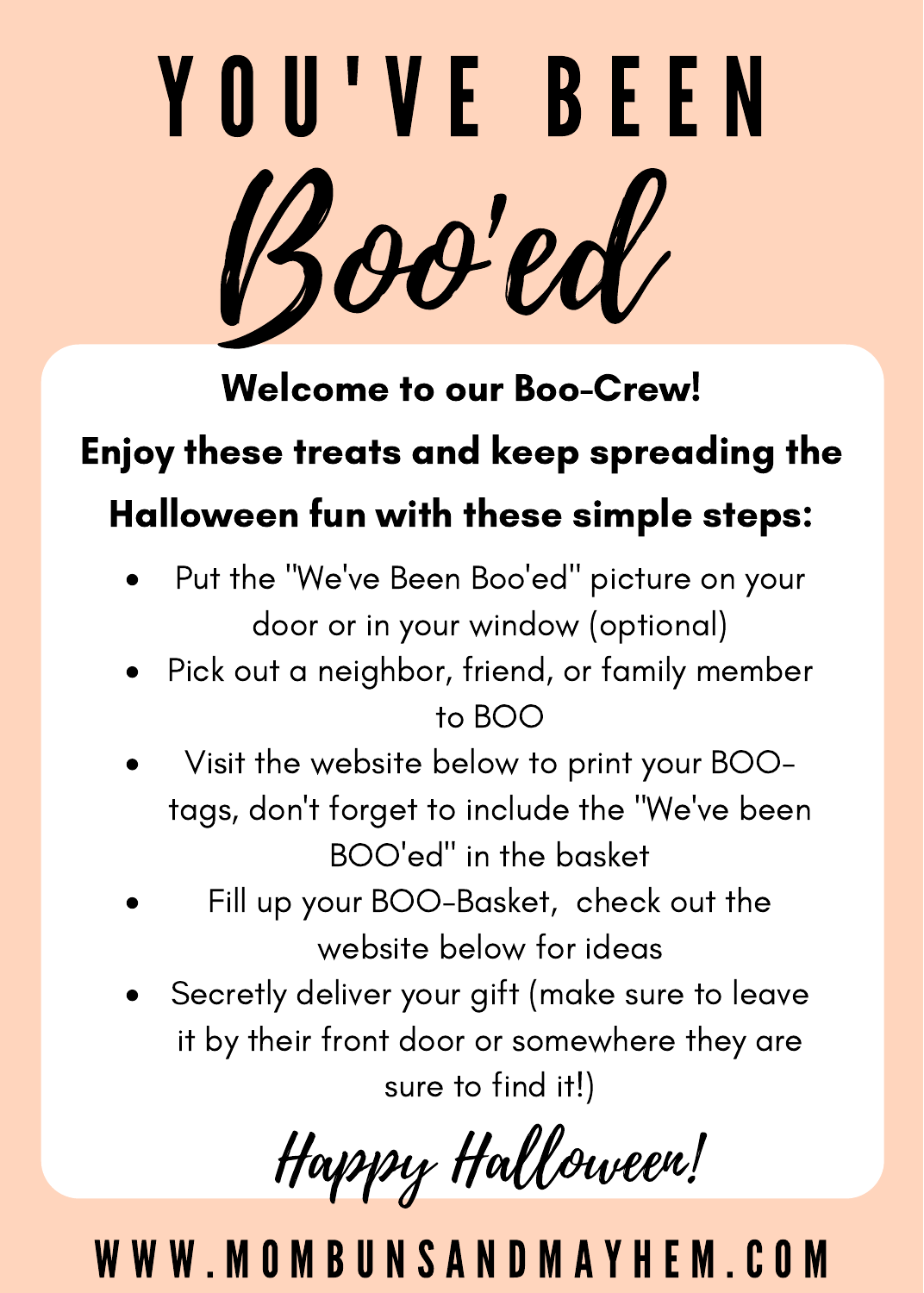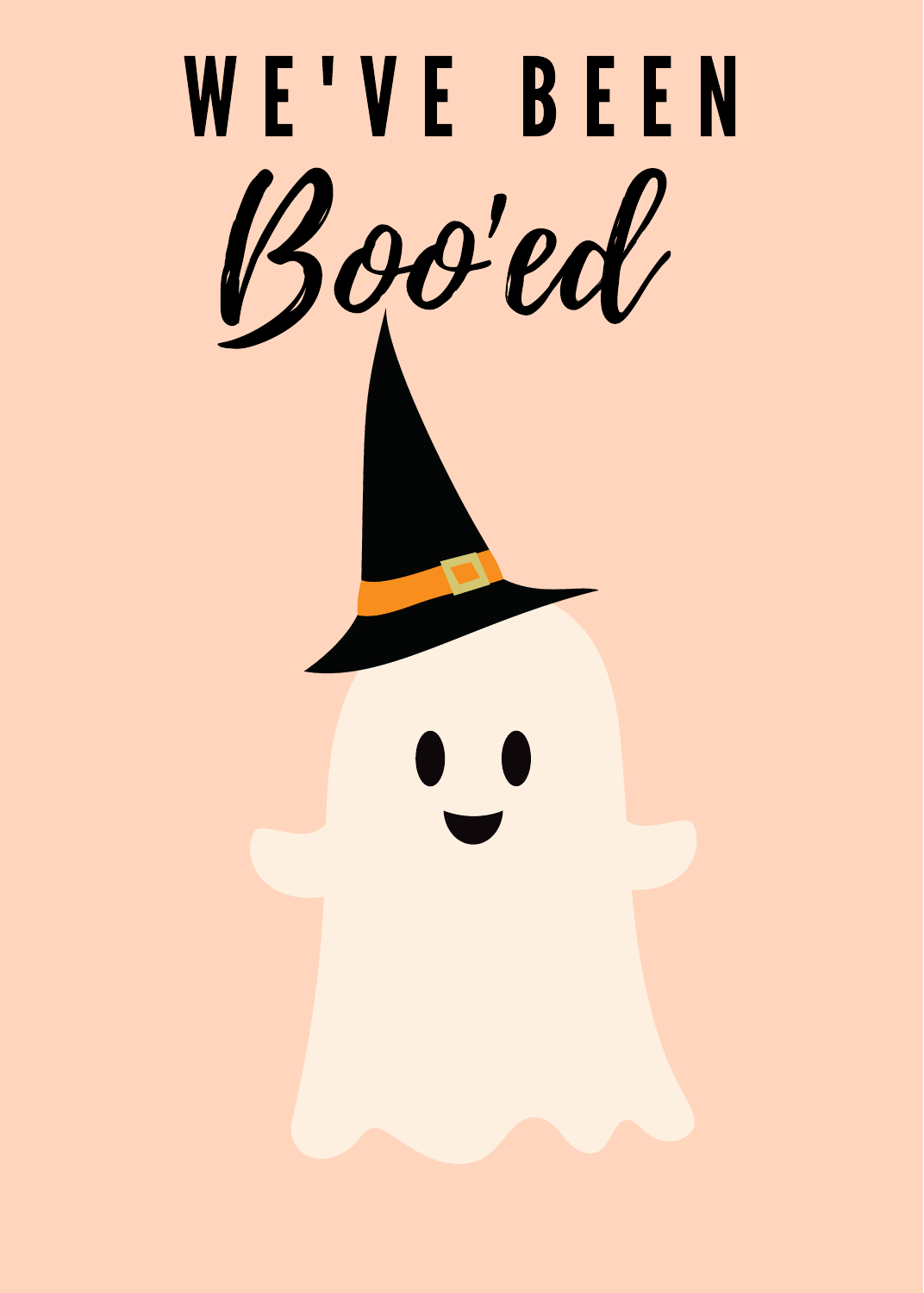

## D R I N K U P W I T C H E S W W W . M O M B U N S A N D M A Y H E M . C O M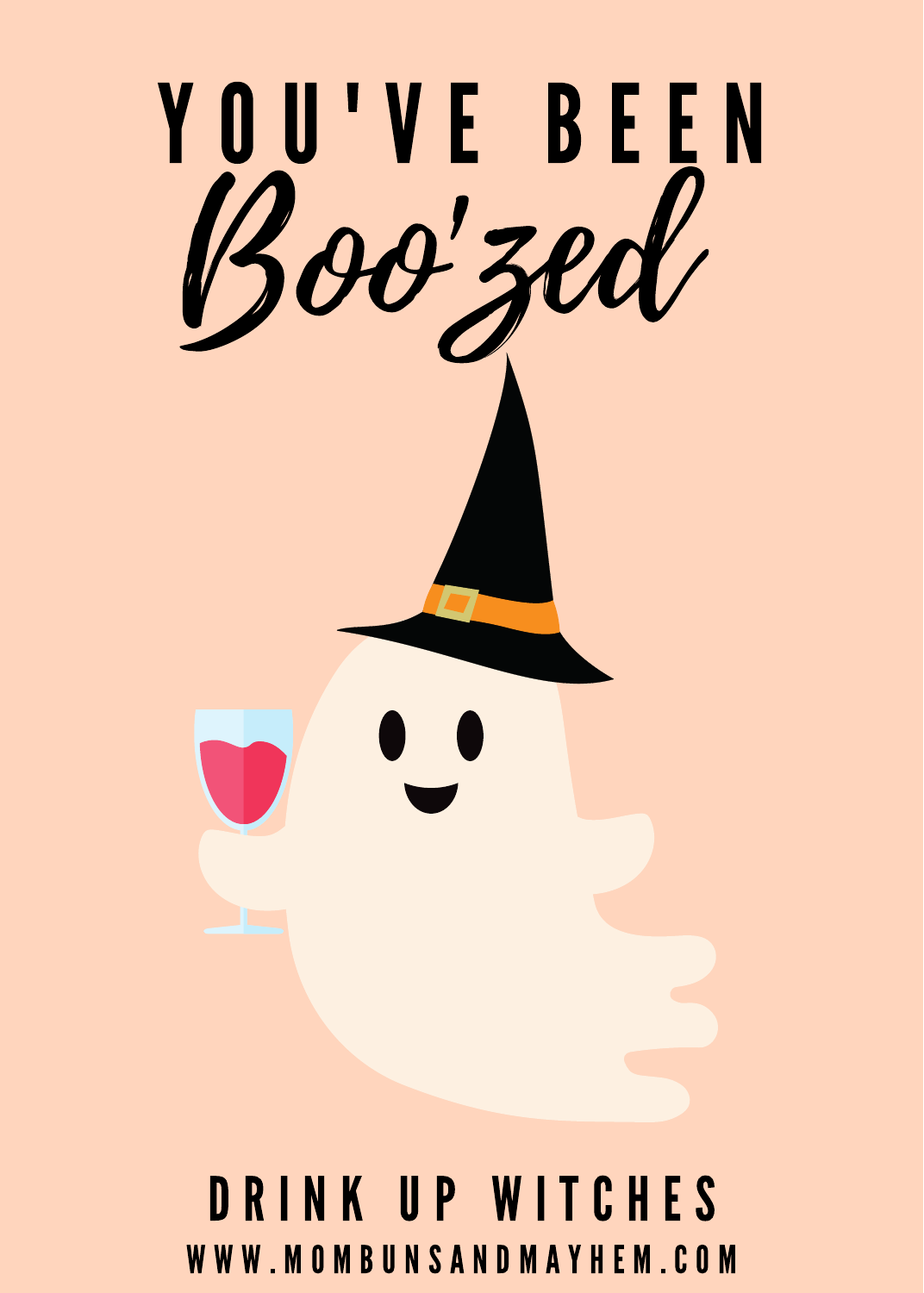

Pass the booze to keep the Halloween fun going with these simple steps: D R I N K U P W I T C H E S

- Put the "We've Been Boo'zed" picture in your window (optional)
- Pick out a neighbor, friend, or family member to BOO
- Visit the website below to print your BOO-tags, don't forget to include the "We've been BOO'ed"
- Pick out a bottle of booze to BOO or create a BOO-Basket (more ideas on the website below)
- Secretly deliver (make sure to leave by front door or somewhere they are sure to find it!)

Happy Halloween!

#### W W W . M O M B U N S A N D M A Y H E M . C O M